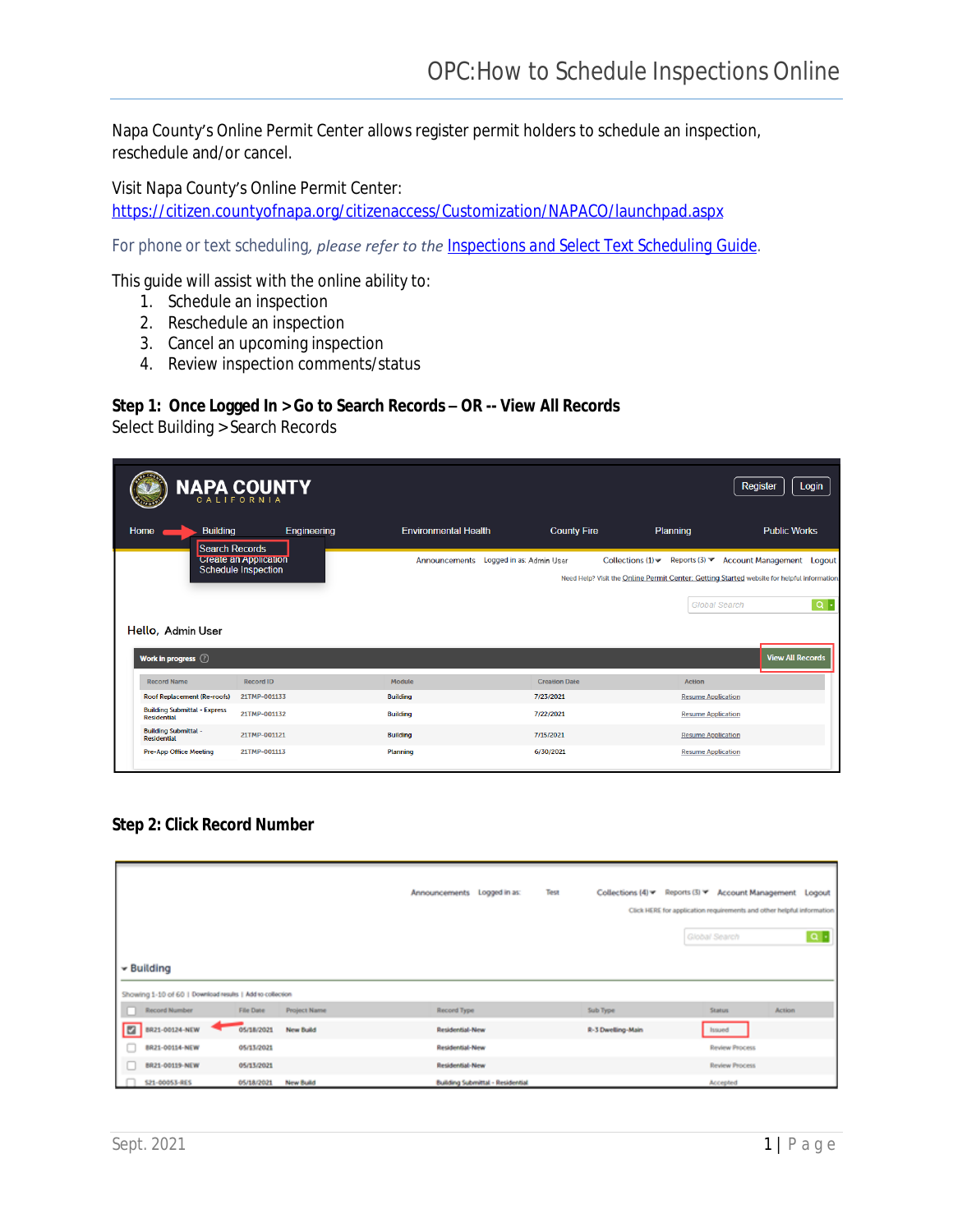# **Step 2: Select Inspections**

From the Record Info dropdown > Select Inspections.

| <b>Record BR21-00124-NEW:</b><br><b>Residential-New</b><br><b>Record Status: Issued</b> |                               |                                           |                                         | <b>Add to collection</b> |
|-----------------------------------------------------------------------------------------|-------------------------------|-------------------------------------------|-----------------------------------------|--------------------------|
| Record Info ▼                                                                           | Payments $\blacktriangledown$ |                                           |                                         |                          |
| <b>Record Details</b>                                                                   |                               |                                           |                                         |                          |
| <b>Processing Status</b>                                                                |                               |                                           |                                         |                          |
| <b>Related Records</b>                                                                  |                               | <b>Proposed Project Description:</b>      | Owner:                                  |                          |
| <b>Attachments</b>                                                                      |                               | <b>New Build</b><br>New build for testing | Mul Test Owner<br>5024 COOMBSVILLE RD   |                          |
| Inspections                                                                             |                               |                                           | NAPA CA 94558-4050<br>Phone: 7072652327 |                          |
| <b>Valuation Calculator</b>                                                             | tyofnapa.org                  |                                           | janelle.mulcahy@countyofnapa.org        |                          |
| <b>More Details</b>                                                                     |                               |                                           |                                         |                          |

# **Step 3: Schedule or Request an Inspection**

| <b>Record BR21-00124-NEW:</b><br><b>Residential-New</b><br><b>Record Status: Issued</b>     | <b>Add to collection</b> |  |  |  |  |  |  |  |
|---------------------------------------------------------------------------------------------|--------------------------|--|--|--|--|--|--|--|
| Record Info ▼<br>Payments $\blacktriangledown$                                              |                          |  |  |  |  |  |  |  |
| Inspections                                                                                 |                          |  |  |  |  |  |  |  |
| Upcoming<br><b>Schedule or Request an Inspection</b><br>You have not added any inspections. |                          |  |  |  |  |  |  |  |
| Click the link above to schedule or request one.<br>Completed                               |                          |  |  |  |  |  |  |  |
| There are no completed inspections on this record.                                          |                          |  |  |  |  |  |  |  |
|                                                                                             |                          |  |  |  |  |  |  |  |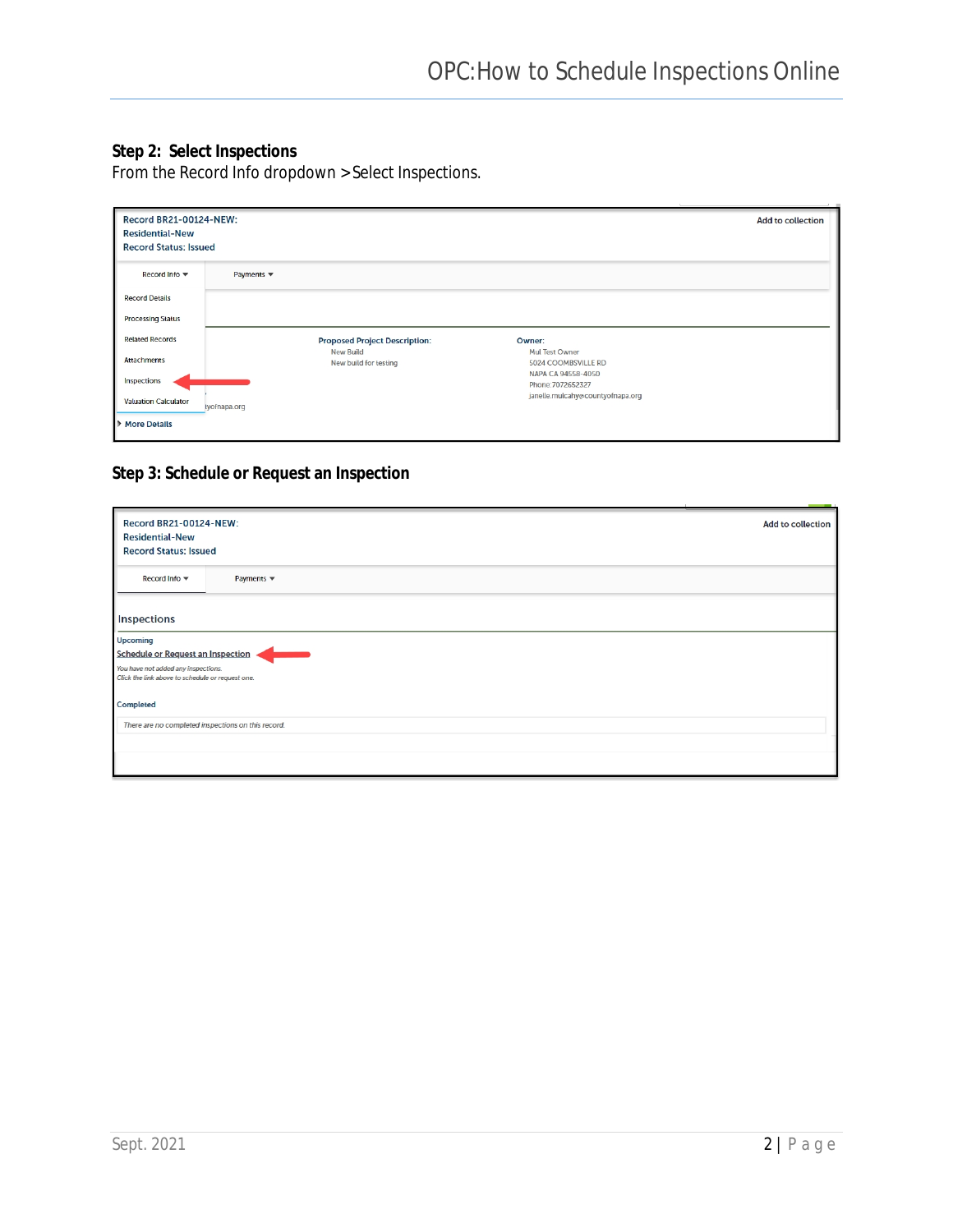# **Step 4: Select type of inspection**

Select type and sub category for the type of inspection needed > Continue

| <b>Schedule/Request an Inspection</b><br><b>Available Inspection Types (3)</b>                                                                   | × |
|--------------------------------------------------------------------------------------------------------------------------------------------------|---|
| Show optional inspections<br>Bldg - Insulation                                                                                                   |   |
| Bldg - Drywall<br>Bldg - Final Approvals<br>on (optional)<br>Bldg - Foundation<br>Bldg - Frame<br>tional)<br>Bldg - General<br>Bldg - Insulation |   |
| Ceiling Insulation (optional)                                                                                                                    |   |
|                                                                                                                                                  |   |
|                                                                                                                                                  |   |
|                                                                                                                                                  |   |
|                                                                                                                                                  |   |
| Continue<br>Cancel                                                                                                                               |   |
|                                                                                                                                                  |   |
|                                                                                                                                                  |   |

## **Step 5: Calendar Availability**

The availability calendar will display > select date and time range > Continue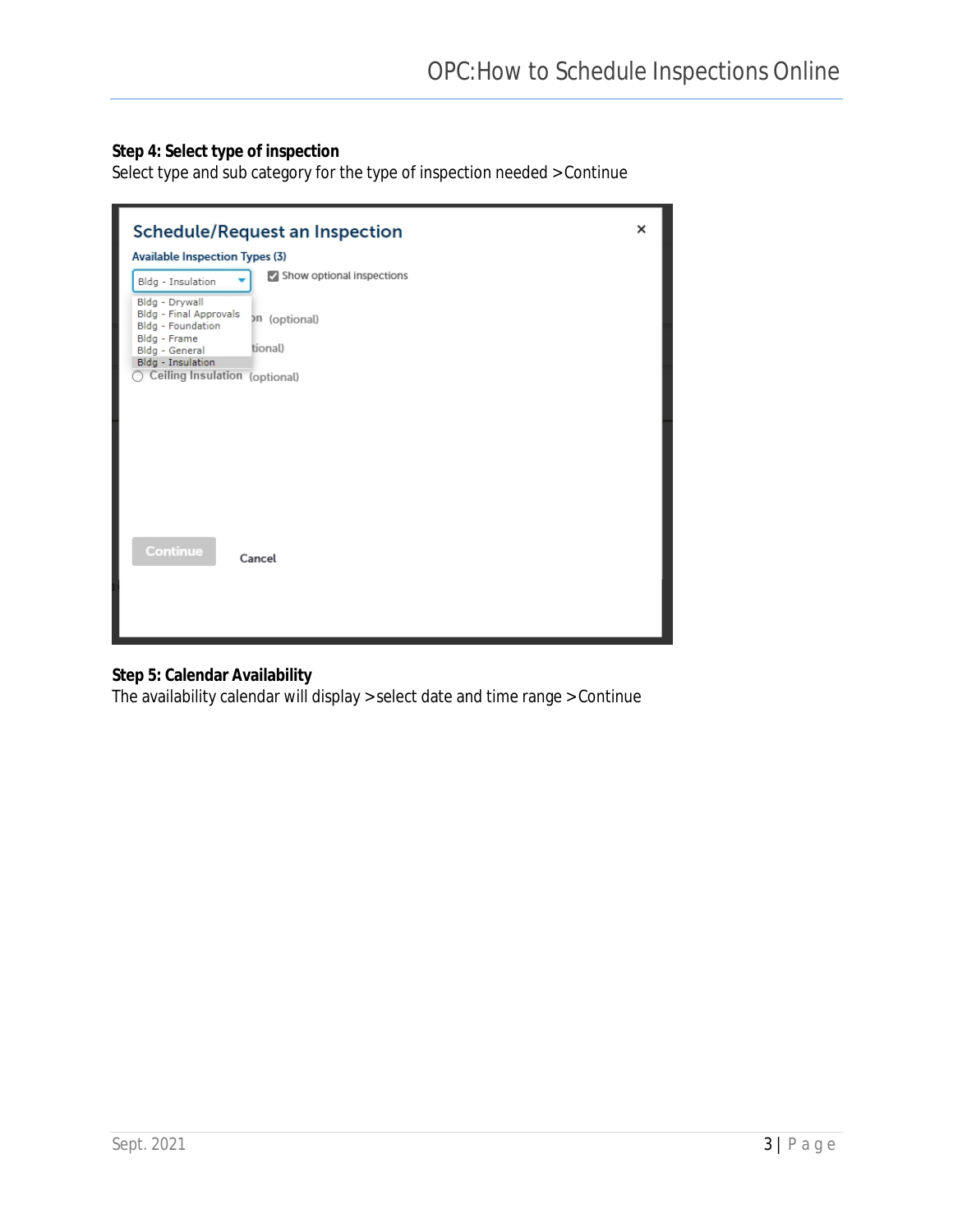| <b>Schedule/Request an Inspection</b> |                              |    |                      |    |          |                                  |  |        |    |    |          |    |    |                      |    |                      |    |          |    |    |    |                                                                                                  | × |
|---------------------------------------|------------------------------|----|----------------------|----|----------|----------------------------------|--|--------|----|----|----------|----|----|----------------------|----|----------------------|----|----------|----|----|----|--------------------------------------------------------------------------------------------------|---|
|                                       |                              |    |                      |    |          | Inspection type: Wall Insulation |  |        |    |    |          |    |    |                      |    |                      |    |          |    |    |    |                                                                                                  |   |
|                                       |                              |    |                      |    |          |                                  |  |        |    |    |          |    |    |                      |    |                      |    |          |    |    |    | To continue, select an appointment date and time range by clicking a link on the calendar below: |   |
|                                       |                              |    | Apr 2021             |    |          |                                  |  |        |    |    | May 2021 |    |    |                      |    |                      |    | Jun 2021 |    |    |    |                                                                                                  |   |
|                                       |                              |    | Su Mo Tu We Th Fr Sa |    |          |                                  |  |        |    |    |          |    |    | Su Mo Tu We Th Fr Sa |    | Su Mo Tu We Th Fr Sa |    |          |    |    |    |                                                                                                  |   |
|                                       |                              |    |                      | 1  | 2        | 3                                |  |        |    |    |          |    |    | 1                    |    |                      | 1  | 2        | 7  | 4  | 5  |                                                                                                  |   |
|                                       | 5                            |    | ¥                    | 且  | $\Omega$ | 10                               |  | 2      | 3  | л  | 5        | 6  | 7  | 요                    | 6  | ¥                    | 요  | $\Omega$ | 10 | 11 | 12 |                                                                                                  |   |
|                                       | 12                           | 17 |                      | 15 | 16       | 17                               |  | ₽      | 10 | 11 | 12       | 13 | 14 | 15                   |    |                      | 15 | 16       | 17 | 12 | 10 |                                                                                                  |   |
| 12                                    | 10                           | 20 | 21                   | 22 | 23       | 24                               |  | 16     | 17 | 18 | 10       | 20 | 21 | 22                   |    |                      |    | 23       | 24 | 25 | 26 |                                                                                                  |   |
| 25                                    | 26                           |    | 27 28 29 30          |    |          |                                  |  | 27     | 24 | 25 | 26       | 27 | 28 | 20                   | 27 | 28                   | 20 | 30       |    |    |    |                                                                                                  |   |
|                                       |                              |    |                      |    |          |                                  |  | 30     | 31 |    |          |    |    |                      |    |                      |    |          |    |    |    |                                                                                                  |   |
| « Prev                                |                              |    |                      |    |          |                                  |  |        |    |    |          |    |    |                      |    |                      |    |          |    |    |    | Next »                                                                                           |   |
|                                       | <b>◎ 08:00 AM - 03:00 PM</b> |    |                      |    |          |                                  |  |        |    |    |          |    |    |                      |    |                      |    |          |    |    |    |                                                                                                  |   |
|                                       | <b>Continue</b>              |    |                      |    | Back     |                                  |  | Cancel |    |    |          |    |    |                      |    |                      |    |          |    |    |    |                                                                                                  |   |

## **Step 6: Location & Contact**

Confirm address and whom to be in contact for the day of the inspection.

| ×<br><b>Schedule/Request an Inspection</b><br>Inspection type: Wall Insulation          |  |  |  |  |  |  |  |
|-----------------------------------------------------------------------------------------|--|--|--|--|--|--|--|
| <b>Location and Contact</b>                                                             |  |  |  |  |  |  |  |
| Verify whether the location and contact person for the selected inspection are correct. |  |  |  |  |  |  |  |
|                                                                                         |  |  |  |  |  |  |  |
| Location<br>1 Fake Street<br>Napa                                                       |  |  |  |  |  |  |  |
| Contact                                                                                 |  |  |  |  |  |  |  |
| Contractor Joe<br>555-555-5555                                                          |  |  |  |  |  |  |  |
| Change Contact v                                                                        |  |  |  |  |  |  |  |
| Continue<br>Back<br>Cancel                                                              |  |  |  |  |  |  |  |

If needed, provide the contact information for the inspector.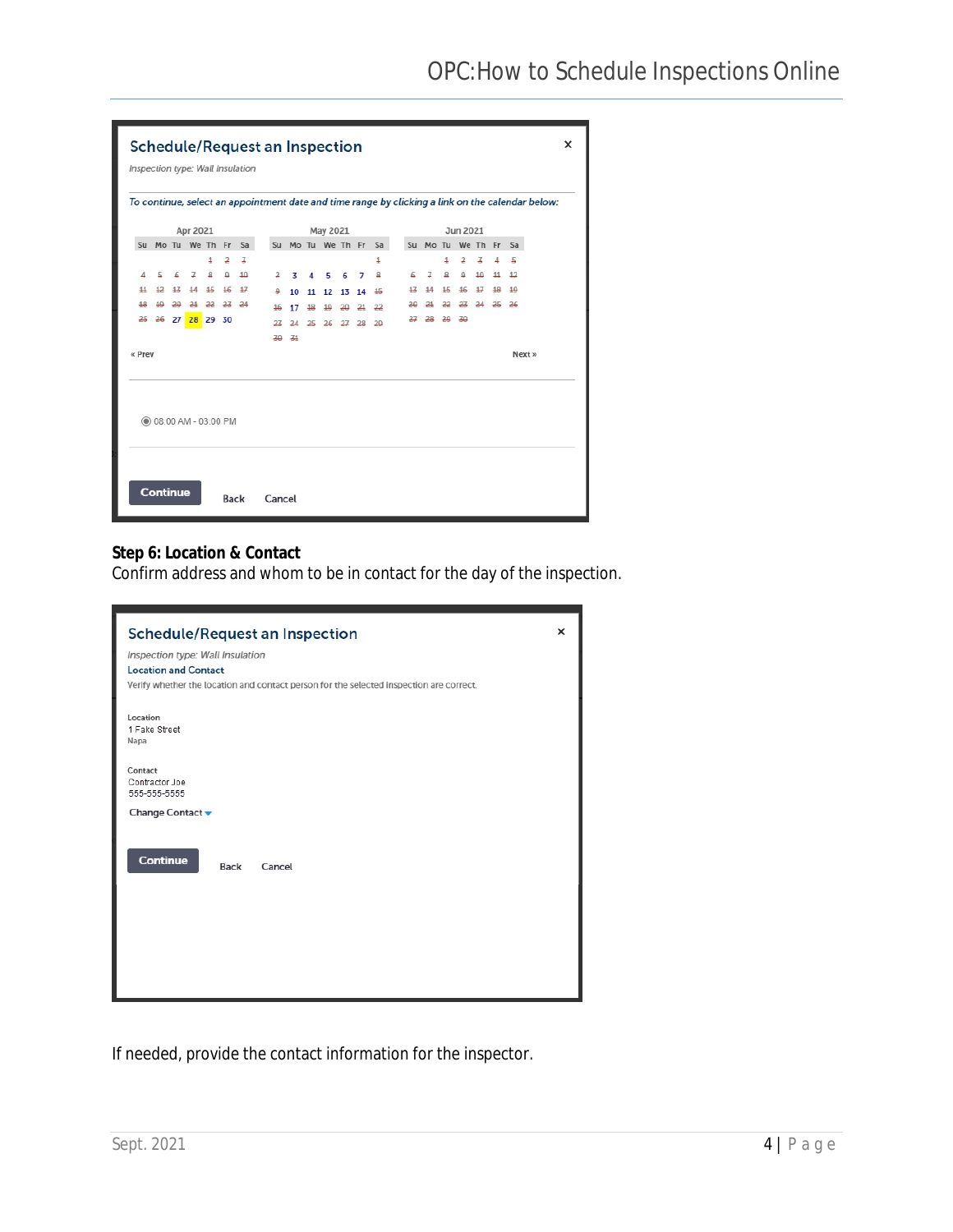| Select an existing contact<br>Contractor Joe (555) 555-5555 |                                                   |             |
|-------------------------------------------------------------|---------------------------------------------------|-------------|
|                                                             | Specify another person (for this inspection only) |             |
| * First Name                                                | Middle Name                                       | * Last Name |
|                                                             |                                                   |             |
| * Phone Number                                              |                                                   |             |
| <b>Submit</b>                                               | Cancel                                            |             |

### **Step 7: Confirmation Your Selection**

Please review for accuracy > Finish

Add any additional notes if needed, for example: Gate number is 1234

| <b>Confirm Your Selection</b><br>Please confirm the details below and click the Finish button to schedule the inspection.<br><b>Interior Drywall</b><br>6/2/2021 8:00 AM<br>1 Fake Street<br>Napa<br><b>Test Applicant 555-555-5555</b><br><b>Include Additional Notes</b><br>Optional Comments or Instructions for your Inspector:<br>Gate Code 1234<br>(Please include an alternate phone number if different from the contact information provided<br>in your application.) |
|--------------------------------------------------------------------------------------------------------------------------------------------------------------------------------------------------------------------------------------------------------------------------------------------------------------------------------------------------------------------------------------------------------------------------------------------------------------------------------|
|                                                                                                                                                                                                                                                                                                                                                                                                                                                                                |
|                                                                                                                                                                                                                                                                                                                                                                                                                                                                                |
|                                                                                                                                                                                                                                                                                                                                                                                                                                                                                |
|                                                                                                                                                                                                                                                                                                                                                                                                                                                                                |
|                                                                                                                                                                                                                                                                                                                                                                                                                                                                                |
|                                                                                                                                                                                                                                                                                                                                                                                                                                                                                |
|                                                                                                                                                                                                                                                                                                                                                                                                                                                                                |
|                                                                                                                                                                                                                                                                                                                                                                                                                                                                                |
|                                                                                                                                                                                                                                                                                                                                                                                                                                                                                |
|                                                                                                                                                                                                                                                                                                                                                                                                                                                                                |
|                                                                                                                                                                                                                                                                                                                                                                                                                                                                                |
| <b>Finish</b><br>Cancel<br>Back                                                                                                                                                                                                                                                                                                                                                                                                                                                |
|                                                                                                                                                                                                                                                                                                                                                                                                                                                                                |
|                                                                                                                                                                                                                                                                                                                                                                                                                                                                                |
|                                                                                                                                                                                                                                                                                                                                                                                                                                                                                |
|                                                                                                                                                                                                                                                                                                                                                                                                                                                                                |
|                                                                                                                                                                                                                                                                                                                                                                                                                                                                                |
|                                                                                                                                                                                                                                                                                                                                                                                                                                                                                |

### **Reschedule or Cancel:**